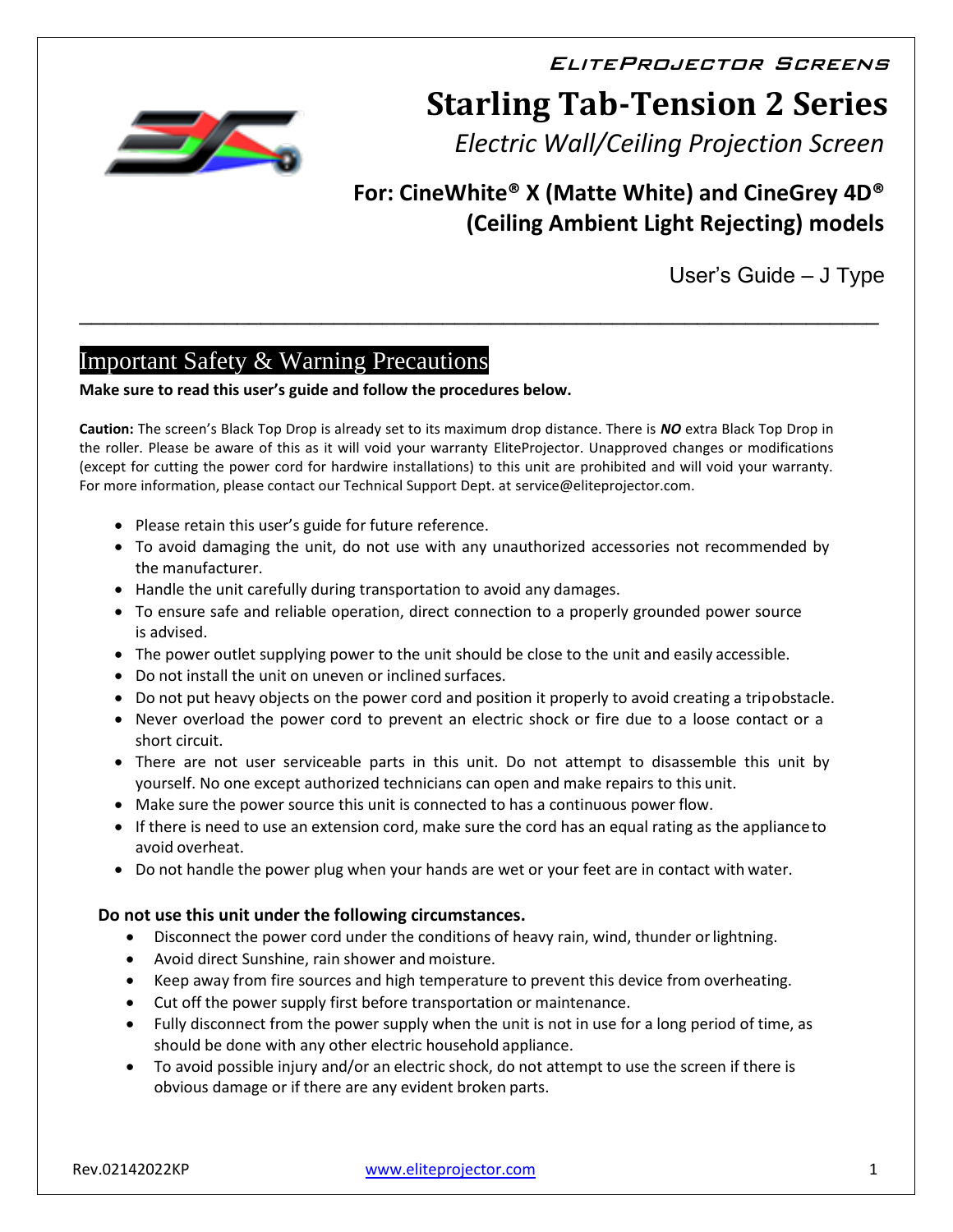## Pre-Installation

- 1. Carefully unpack the screen.
- 2. Always handle the screen in a leveled position on a clean surface.
- 3. In order to protect the screen from exposure to stains, keep the screen out of contact with foreign particles such as dust, sawdust, and/or liquids.

## Installation Warning

**Due to various installation environments, the instructions provided in this user's guide are for reference only. Please consult a professional installation company for further installation and safety advice. The installer must ensure that proper mounting hardware is used to provide adequate strength suitable for the installation. EliteProjector is not liable for any faulty installations.**

Individual modifications to this product are prohibited and will void the manufacturer warranty. Please contact EliteProjector Customer Service for any questions.

These limits are designed to provide reasonable protection against harmful interference in a residential installation. This equipment generates and can radiate radio frequency energy and, if not installed and used in accordance with the instructions, may cause harmful interference to radio communications.

However, there is no guarantee that the interference will not occur on a particular installation. If this equipment causes harmful interference to radio or television reception, which can be determined by turning the equipment off and on, the user is encouraged to try to correct the interference by one or more of the following measures.

- ✓ **Reorient or relocate the receiving antenna of the device that may be causing the interference.**
- ✓ **Increase the separation between the screen and the device'sreceiver.**
- ✓ **Connect the equipment into a different power outlet other than the device.**

## Note

Regardless of the mounting method, the screen should be securely supported so that the vibration or pulling on the viewing surface will not cause the casing to become loose or fall. The installer must ensure that the fasteners used are of adequate strength and suitable for the installation location.

## Hardware Parts List for the Starling Tab-Tension 2 Series

**Please make sure all parts listed below are included before proceeding with the installation.**

| A. Pair of BracketS x1             | <b>B. Screwdriver x 1</b>          | <b>C. Steel Expansion</b><br><b>Concrete Anchor x 8</b> | D. Plastic expansion dry-<br>wall anchor x 8 |
|------------------------------------|------------------------------------|---------------------------------------------------------|----------------------------------------------|
|                                    |                                    |                                                         |                                              |
| E. ST5x40 Self-drilling screws x 8 | <b>F. Steel Expansion Concrete</b> | G. M6x16 screw x 2                                      | H. Spring Snap Link x 2                      |
|                                    | <b>Anchor Hook x 2</b>             | $M6$ nut $x$ 2                                          |                                              |
| <b>MMMMMMMMMMMM</b>                |                                    |                                                         |                                              |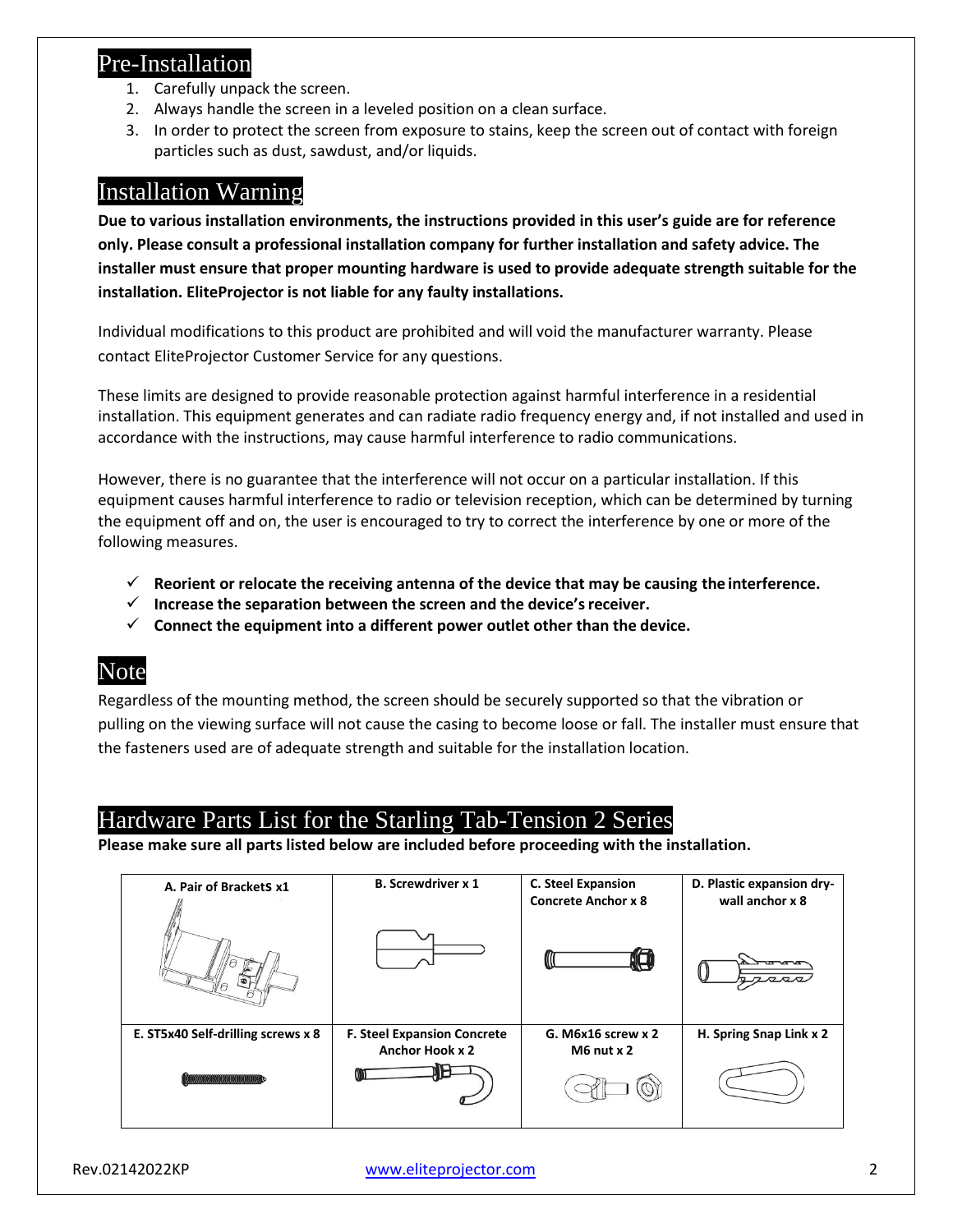## **Notice to Installer:**

**For CineGrey 4D models only**

**Please use the following installation instructions to obtain superior optical performance from the CineGrey 4D® Angular Reflective ALR** (Ambient Light Rejecting) **Screen.**

**Make sure to follow these instructions in order for the CineGrey 4D® to perform correctly.**

**•Angular-Reflective material is not compatible with ultra/short-throw projectors**

•Minimum lens throw ratio 1.5x image width

•Ambient light must not come from the same direction as the projector

*Since angular-reflective meansthat the projected image will reflect atthe mirror-opposite angle, it isimportant to position the projectorso that the viewer will getthe best possible image.*

**Step 1:** Establish the general "eye level" of the viewers

**Step 2:** Set the appropriate projection level



Rev.02142022KP [www.eliteprojector.com](http://www.eliteprojector.com/) 3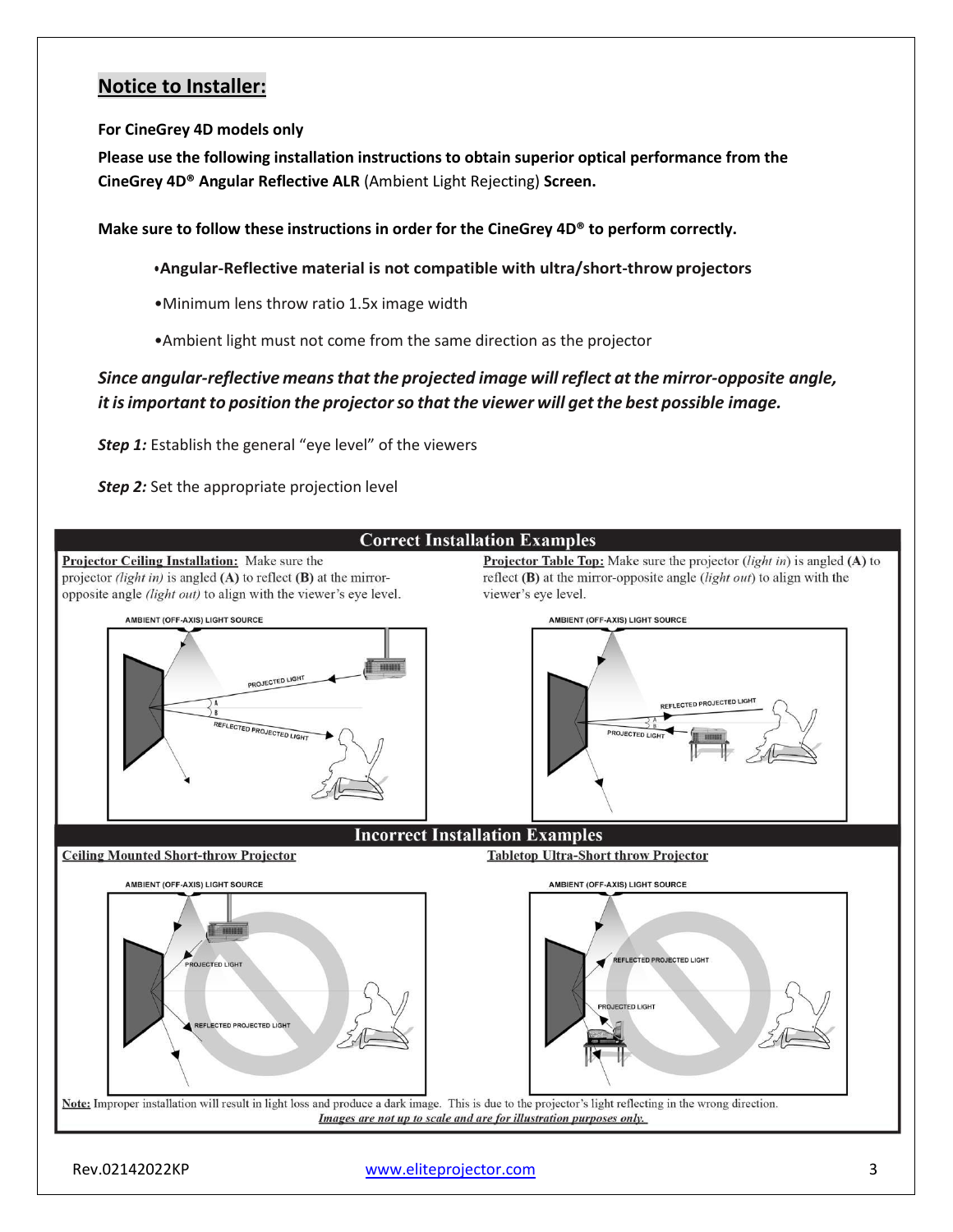

1. Determine where the screen will be installed. Then, measure and mark the distance between the top and bottom screw holes from each bracket.

2. Drill a hole on all marked areas and install the brackets on the wall with the screws. Lift the screen up leveled with thebrackets, slide the screen in the bracket grooves and push until you hear a "click" sound ensuring the screen is secure.

3. To remove the screen, hold the screen's case and press both bracket plates at the same time, then lift the screen.

#### **B. Ceiling Mount**



**Screen-to-ceiling installation with brackets**

1. Determine where the screen will be installed. Then, measure and mark the distance between the screw holes from each bracket. 2. Drill a hole on all marked areas and install the brackets on the wall with the screws. Lift the screen up leveled with the brackets, slide the screen in the bracket grooves and push until you hear a "click" sound indicating the screen is secure.

3. To remove the screen, hold the screen's case and press both bracket plates at the same time, then lift the screen.



1. Measure and mark the distance between the expansion anchor hooks and drill a hole and install them to the ceiling.

2. Attach the ring to the back hole of the bracket and secure it with the M6 nut.

3. Hang the screen from the anchor hook or attach the spring snap link to the ring and anchor hook.

4. For high ceiling installation, a chain or steel wire can be used (not included)

#### **C. Hidden Mount**

1. Refer to the installation procedures for wall mount or ceiling mount for instructions.

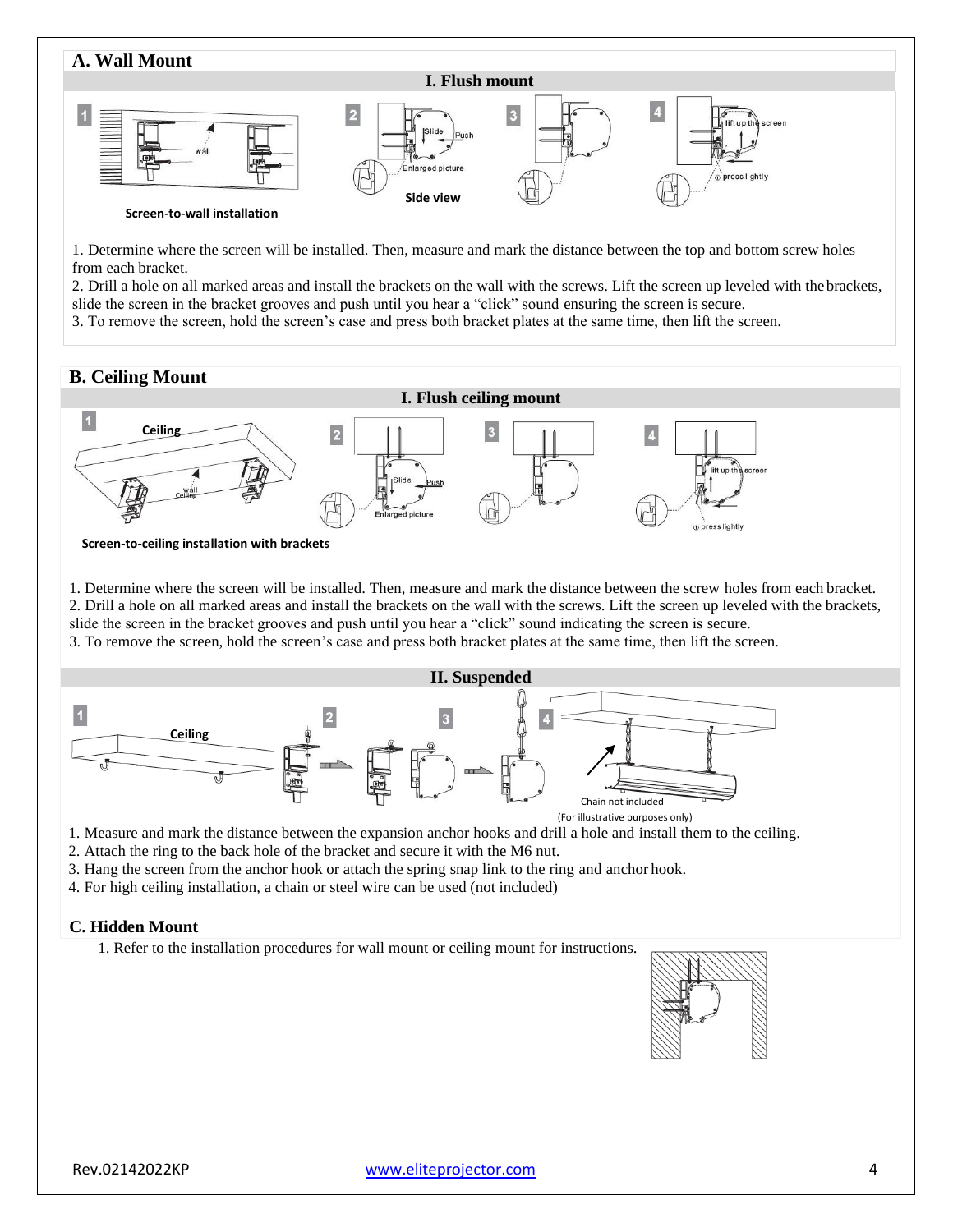# Standard Accesories for Starling Tab-Tension 2 Series

| A. RF remote | B. IR remote | C. Extended IR<br>sensor | D. 5-12 volt<br>tirgger |
|--------------|--------------|--------------------------|-------------------------|
|              |              |                          |                         |

### Operation

**Electric current**: The screen operates on AC110V at 60hz (US/Canada/Mexico only)

**Caution**: The screen's motor is equipped with a thermal heat protector which will cause the motor to stop running and prevent overheating if it is in continuous use for more than four minutes. When this occurs, please allow the motor to cool down and use again after 15 minutes.

1. Plug the screen's power cord to a power outlet.

2. Once the screen has power you'll be able to control it with the Infared or Radio Frequency remote.

## Control System

The *Starling Tab-Tension 2 Series* has **Infrared** and **Radio Frequency** receivers. You can control the screen's **UP/STOP/DOWN** positions utilizing either the IR (Infrared) or RF (Radio Frequency) remotes.

1. **IR remote control:** The IR remote control requires line-of-sight to the IR sensor. Make sure to point the IR remote directly to the **extended IR sensor** (see step 3 for installation).

*Note*: a. The IR remote has a range of 15 feet.

b. The IR sensor must not be covered or blocked.

2. **RF remote control**: The RF remote does not require line-of-sight and can be used up to 50ft.



Press the **Down** button to Drop the screen

Press the **Stop** button to Stop the screen

Press the **UP** button to Retract the screen

#### **How to program your RF remote to your screen**

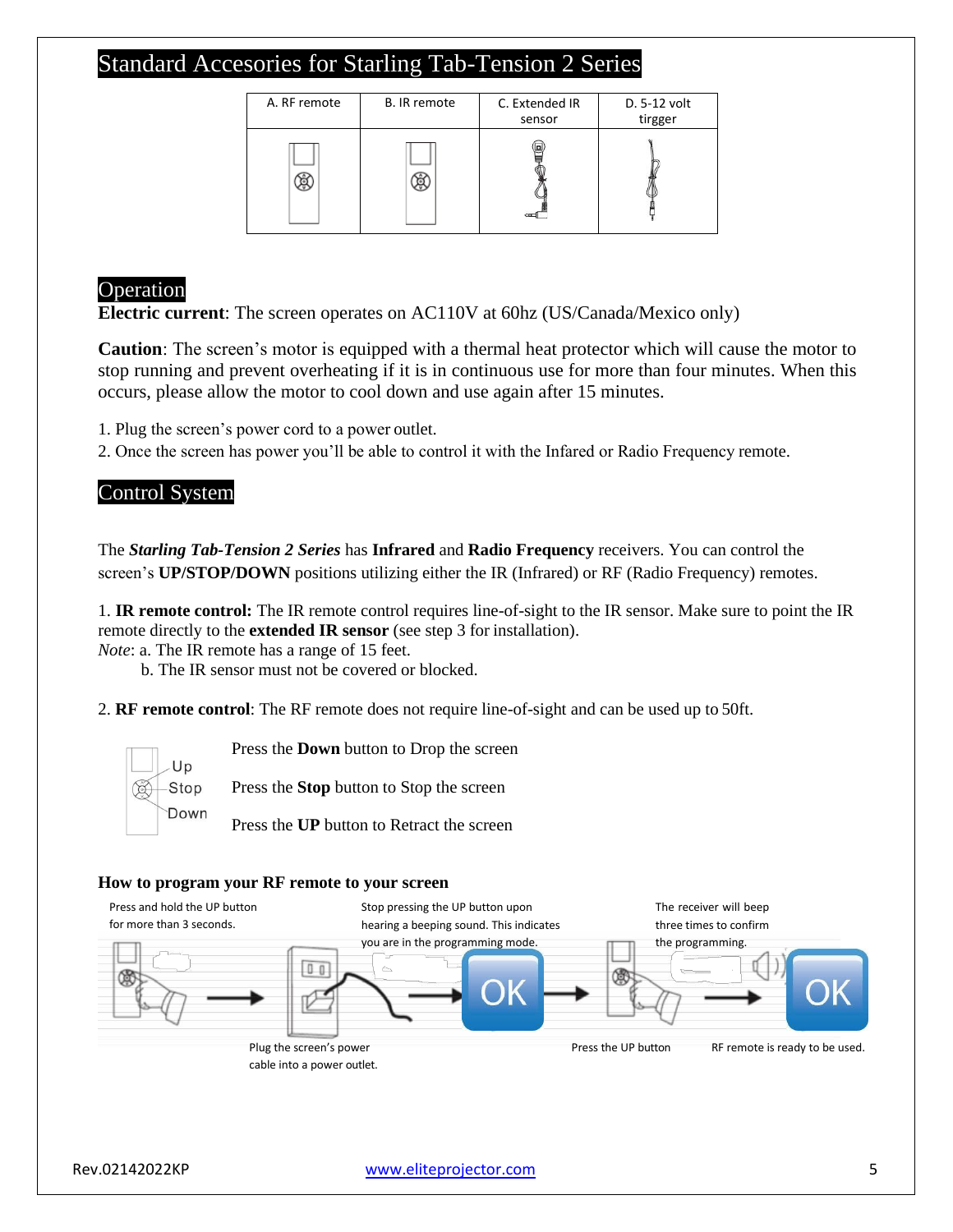

3. **Extended IR sensor:** Plug the extended IR sensor into the port located on the left side of the screen's end cap. (see below image for precise port location)

**Note:** Cover will need to be opened to expose inputs



4. **5-12 volt trigger:** Connect the mini jack plug end to the 5-12 volt trigger port (see image above) and the other end to your projector's output port to synchronize the

projector's power cycle to your screen. Connection to the projector's trigger port is not included. Refer to the diagram below for wiring instructions. Contact your projector's manufacturer for proper 5-12 volt trigger cable information.

The screen should automatically DROP when the projector is turned ON and RETRACT when the projector is turned OFF. You can test the operation using a 9-volt battery.